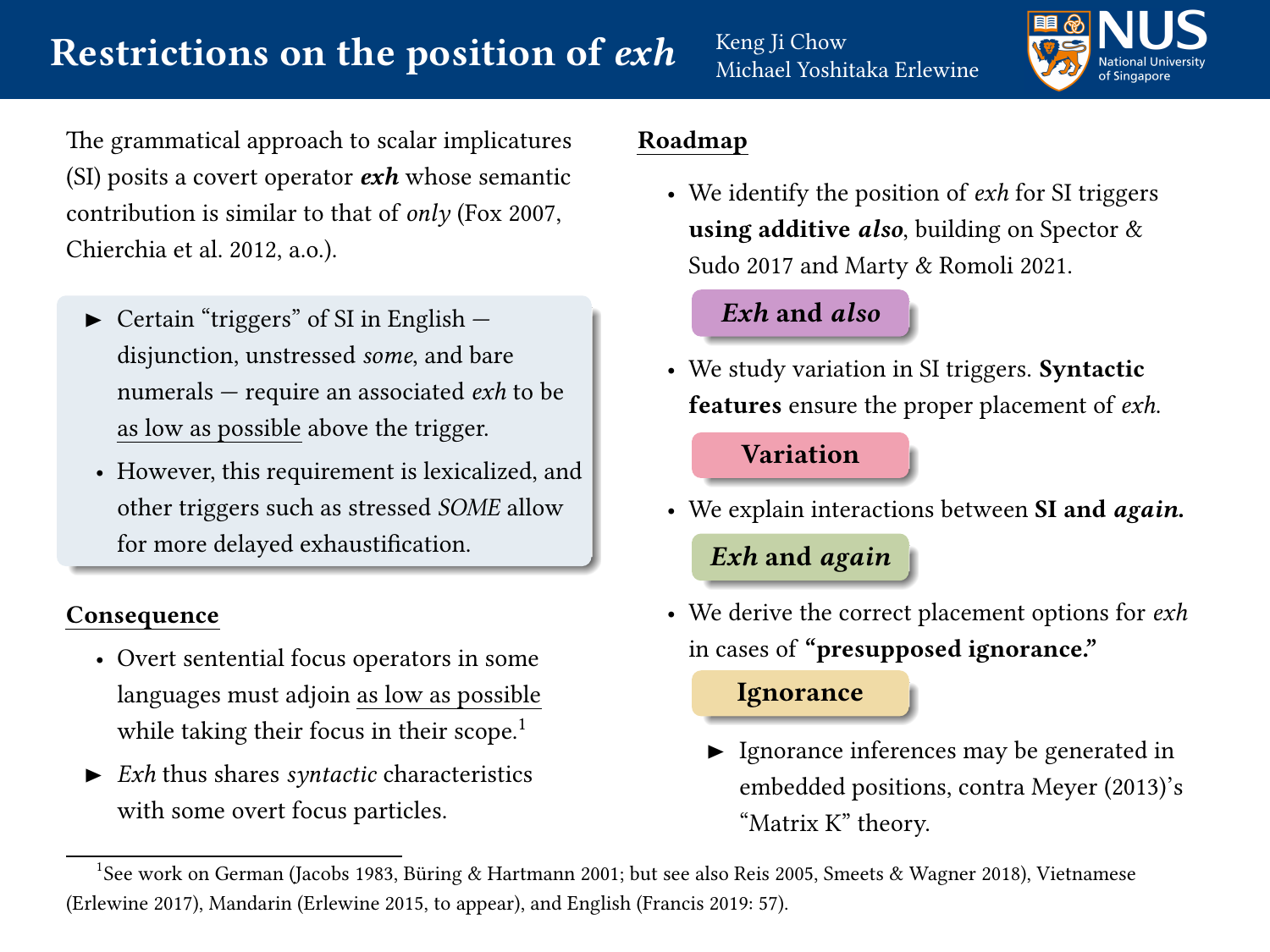<span id="page-1-0"></span>Additives such as also and too require a salient focus alternative to be true [\(Kripke 1990/2009,](#page-6-5) [Heim 1992\)](#page-5-8).

<span id="page-1-1"></span>(1) Mira teaches Arabic and Basque.  $#$ [Nina]<sub>F</sub> also teaches Arabic or Basque.

 $\text{L}\underline{\mathrm{F}}\colon\mathop{\otimes}^{exh}_{\Lambda}[\mathop{\mathrm{TP}}\nolimits[{\rm Nina}]_{{\rm F}}\text{ also}\mathop{\otimes}^{exh}_{\Lambda}[{}_{\rm vP}\text{ [Nina}]_{{\rm F}}\text{ teaches A. or B.}]]$ 

- i.  $exh \left[ \right. \left[ \right. \left[ Also \left[ A_{\text{Nina}} \vee B_{\text{Nina}} \right] \right]$  (following [Spector & Sudo\)](#page-6-0)  $= also \left[A_{\text{Nina}} \vee B_{\text{Nina}}\right] \wedge \neg also \left[A_{\text{Nina}} \wedge B_{\text{Nina}}\right]$ ALSO  $(A_x \vee B_x) \wedge (A_x \wedge B_x)$  for some  $x$   $\bigoplus$
- ii. also  $\lceil \frac{exh}{A_{\text{Nina}}} \vee B_{\text{Nina}} \rceil$ ALSO  $\stackrel{\text{ALSO}}{\rightsquigarrow} \exp(A_x \vee B_x) = (A_x \vee B_x) \wedge \neg(A_x \wedge B_x) \bigotimes$

Parse (i) predicts [\(1\)](#page-1-1) to be felicitous, but it is not; S&S acknowledge (p. 512) they cannot rule out this parse.

 $\blacktriangleright$  Does *exh* always adjoin to *vP*?

However,  $(2)$  is felicitous! Exh in  $(2)$  must be able to adjoin high, taking its trigger (the subject) in its scope, and therefore scopes over also.

<span id="page-1-2"></span>(2) Arabic and Basque are taught by Mira. Arabic or Basque is also taught by  $[Nina]_F$ .

#### An analysis in two parts:

- $(1)$  High *exh* placement is possible in  $(2)$  but must be blocked in [\(1\)](#page-1-1). Disjunction obeys [\(3\)](#page-1-3):
- <span id="page-1-3"></span>(3) Exh must adjoin to the lowest propositional node while taking its trigger in its scope.
- <sup>2</sup> Additives take scope in their pronounced position (e.g. [Rullmann 2003\)](#page-6-6) and can associate with a focus that has moved out [\(Erlewine 2014\)](#page-5-9). (Here illustrated as reconstructed.)

### Support for  $(2)$ :

Exh adjoins to the same position in  $(4a,b)$  $(4a,b)$ : the lowest propositional node above disjunction. Exh is then in the scope of also in [\(4a](#page-1-4)) but above it in [\(4b](#page-1-4)):

- <span id="page-1-4"></span>(4) The accomplice seems to the judge and the jury to be remorseful.
	- a. #[The murderer]<sub>F</sub> **also**<sup>exh</sup><sub>∧</sub> seems to [the judge or the jury] to be remorseful.
	- b.  $\checkmark$  [The murderer] $_{\mathrm{F}}$   $_\wedge^{exh}$  seems to [the judge or the jury] to *also* be remorseful.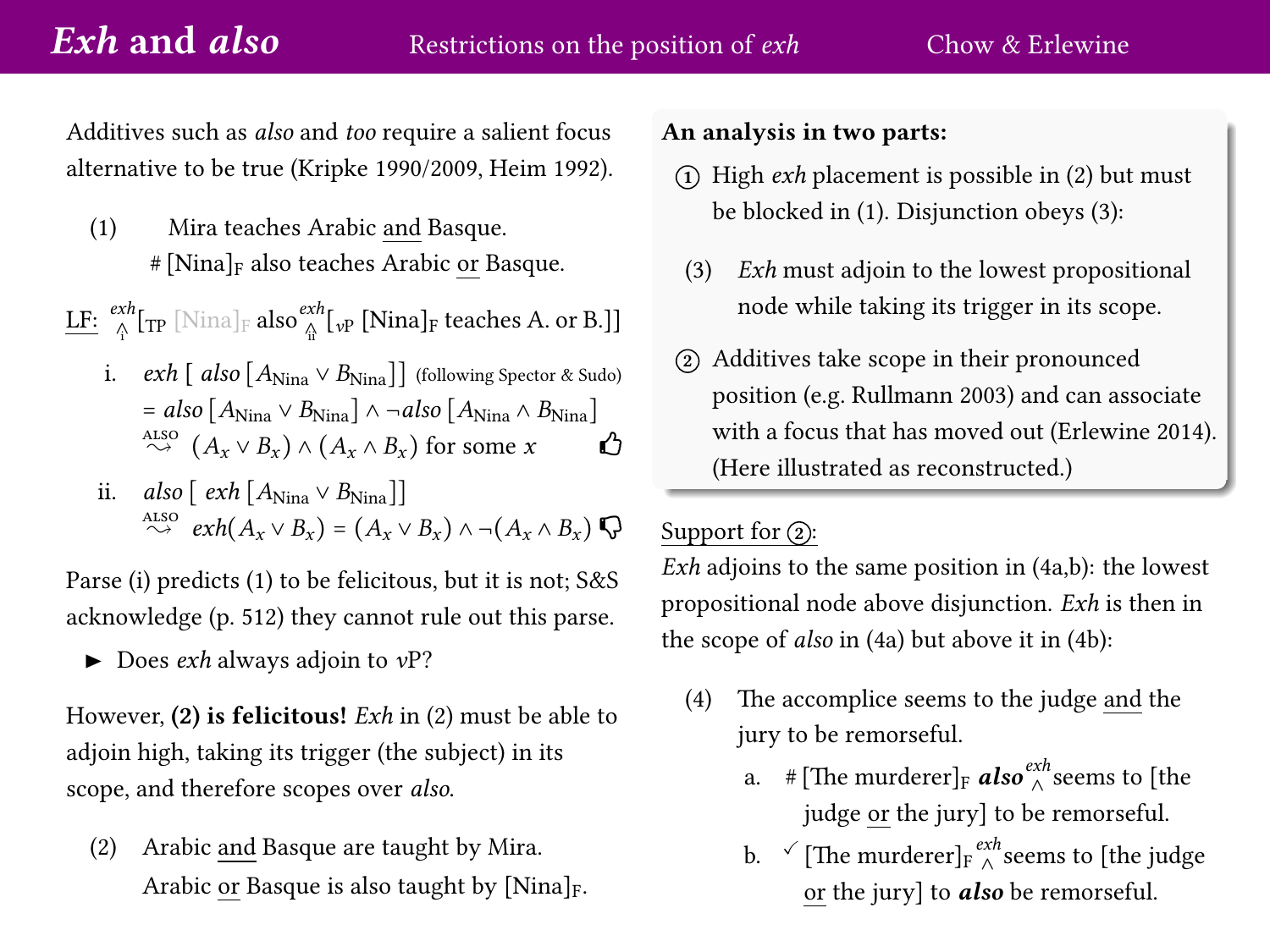<span id="page-2-0"></span>Unstressed some (sm) and bare numerals exhibit the same behavior as disjunction:

- <span id="page-2-3"></span>(5) a. Evy met all of the students.  $# [Frank]F$  also met sm of the students.
	- b. All of the students met Evy.  $\checkmark$  Sm of the students also met [Fran]<sub>F</sub>.
- <span id="page-2-4"></span>(6) a. Gary borrowed five books.  $#$  [Hlee]<sub>F</sub> also borrowed four books.
- b. Five books were borrowed by Gary.  $\checkmark$  Four books were also borrowed by [Hlee]<sub>F</sub>. Like disjunction, sm, and bare numerals require exh

to adjoin as low as possible [\(3\)](#page-1-3).

 $\blacktriangleright$  But not all triggers require  $exh$  as low as possible!

Exh for stressed SOME and superlative modified numerals (SMNs) can scope above *also* in [\(7](#page-2-1)[–8\)](#page-2-2):

- <span id="page-2-1"></span>(7) Evy met all of the students. (cf [5a](#page-2-3))  $\check{\ }$  [Fran]<sub>F</sub> also met SOME of the students.
- <span id="page-2-2"></span>(8) Gary borrowed five books. (cf [6a](#page-2-4))  $\check{\phantom{a}}$  [Hlee]<sub>F</sub> also borrowed at least four books.

But exh cannot be unboundedly far from SOME:

- (9) Evy expects [that she'll see all of the st's]. # [F.]<sup>F</sup> also expects [that she'll see SOME of them].
- (10) Evy expects [to meet all of the st's].  $\%$  [Fran]<sub>F</sub> also expects [to meet SOME of them].

Proposal: SI triggers may bear syntactic features that ensure exh placement (cf [Chierchia 2013\)](#page-5-10):

- Disjunction, *sm*, and bare numerals bear a "strong"  $[uexh^*]$  feature; *exh* must adjoin as soon as possible to check [uexh\*].
- Stressed SOME and SMNs bear a "weak" [ $uexh$ ] feature, which must be checked within its minimal finite clause or just above its embedding verb.

Scalar adjectives do not bear either syntactic feature, allowing exh to adjoin at the matrix level:

(11) Ari expects that it will be freezing in Boston.  $\check{\ }$  [Brie]<sub>F</sub> also expects that it will be cold there.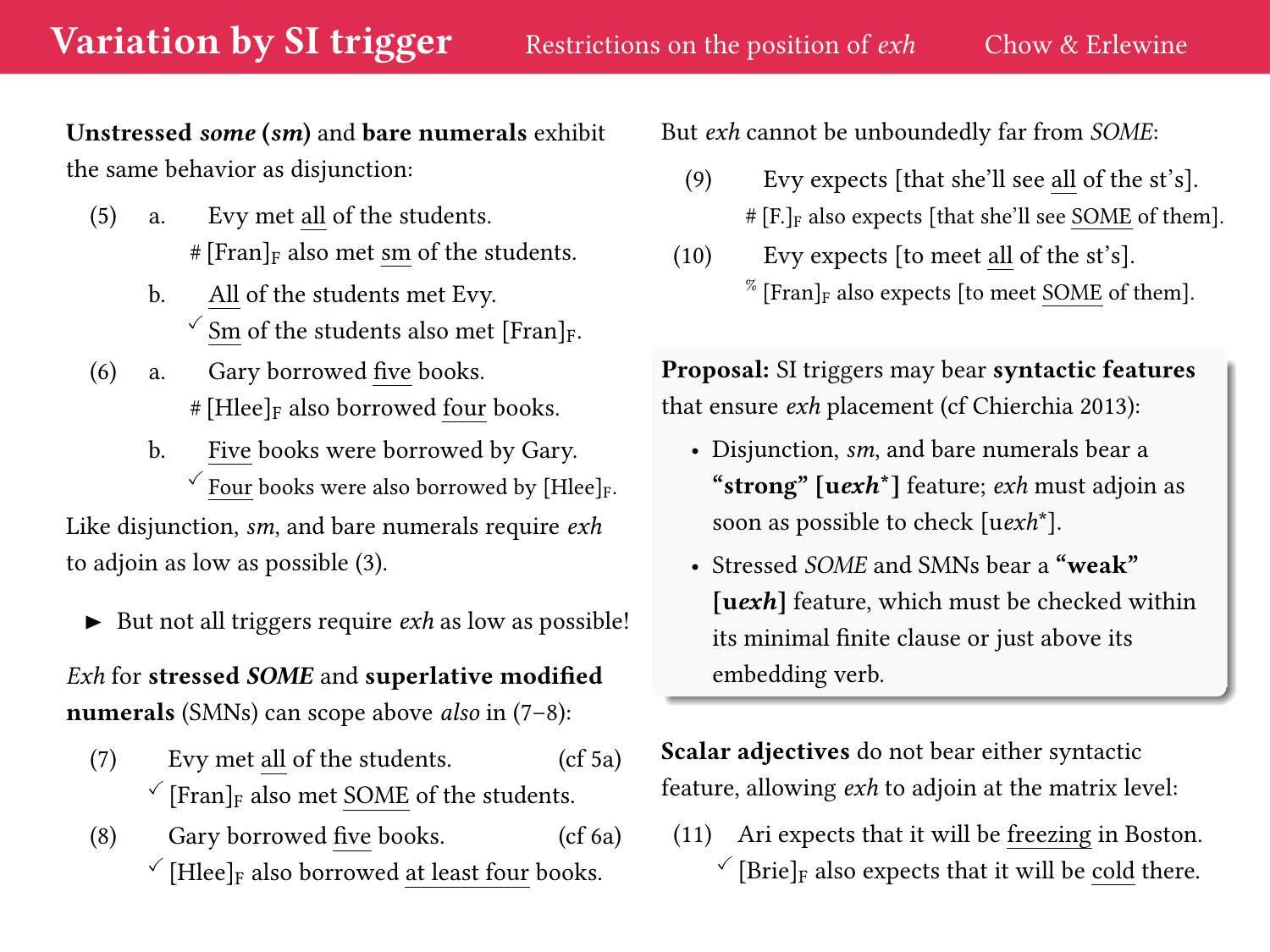<span id="page-3-0"></span>Again presupposes an event description (or property; [Beck & Johnson 2004\)](#page-5-11) to hold at a prior time.

 $\triangleright$  Our account accurately predicts the position of exh within or above the scope of again.

Unstressed sm and bare numerals require exh as low as possible.  $\Rightarrow$  again > exh

- (12) Context: Every year, Mary teaches a different group of students. Last year, Mary failed all of her students.
	- # Now, she  $\left[\begin{smallmatrix} \epsilon x h \\ \wedge \end{smallmatrix}\right]$  failed  $\underline{\mathrm{sm}}$  of her students ] again].  $\overset{\text{AGAIN}}{\sim}$  she failed some but not all before.
- (13) Yesterday, Gary borrowed five books. # Today, he  $[[\stackrel{exh}\wedge\text{borrowed }\underline{\overline{\text{four}}}$  books] again].  $\overset{\text{AGAIN}}{\sim}$  he borrowed four but not five before.  $\Box$

#### Stressed SOME and superlative modified

**numerals** allow for delayed *exh*.  $\Rightarrow$  *exh* > *again* 

- (14) Last year, Mary failed all of her students. √ …she  $\lbrack \frac{exh}{\wedge}$  [failed <u>SOME</u> of her students again]].  $\overset{\text{AGAIN}}{\sim}$  she failed some of her students before. (15) Yesterday, Gary borrowed five books.
	- $\checkmark$  …he  $\lceil \frac{exh \Box}{\wedge} \rceil$ [borrowed <u>at least four</u> books again]].  $\overset{\text{AGAIN}}{\sim}$  he borrowed at least four books before.  $\bullet$

For disjunction, we predict exh to be as low as possible  $\Rightarrow$  again > exh. We therefore predict [\(16\)](#page-3-1) and [\(17\)](#page-3-2) to be infelicitous. But there is some speaker variation.

- <span id="page-3-1"></span>(16) Yesterday, Masa ate an apple and an orange.  $\%$  Today, he ate an apple or an orange again.
- <span id="page-3-2"></span>(17) Context: We're building a new room. We bought a door and a window which were both built open, installed them, and closed them both. Now it's getting hot.
	- % I'll open the door or the window again. cf.  $\checkmark$  I'll open the window again. (restitutive)
- $\blacktriangleright$  We tentatively propose that this reflects a difference in the availability of including again in Conjunction Reduction (possibly a form of gapping; see e.g. [Hirsch 2017\)](#page-5-12).
- [\(16'](#page-3-1)) He [ate an apple again] or [ate an orange again].
- [\(17'](#page-3-2)) I'll [open the door again] or

[open the window again].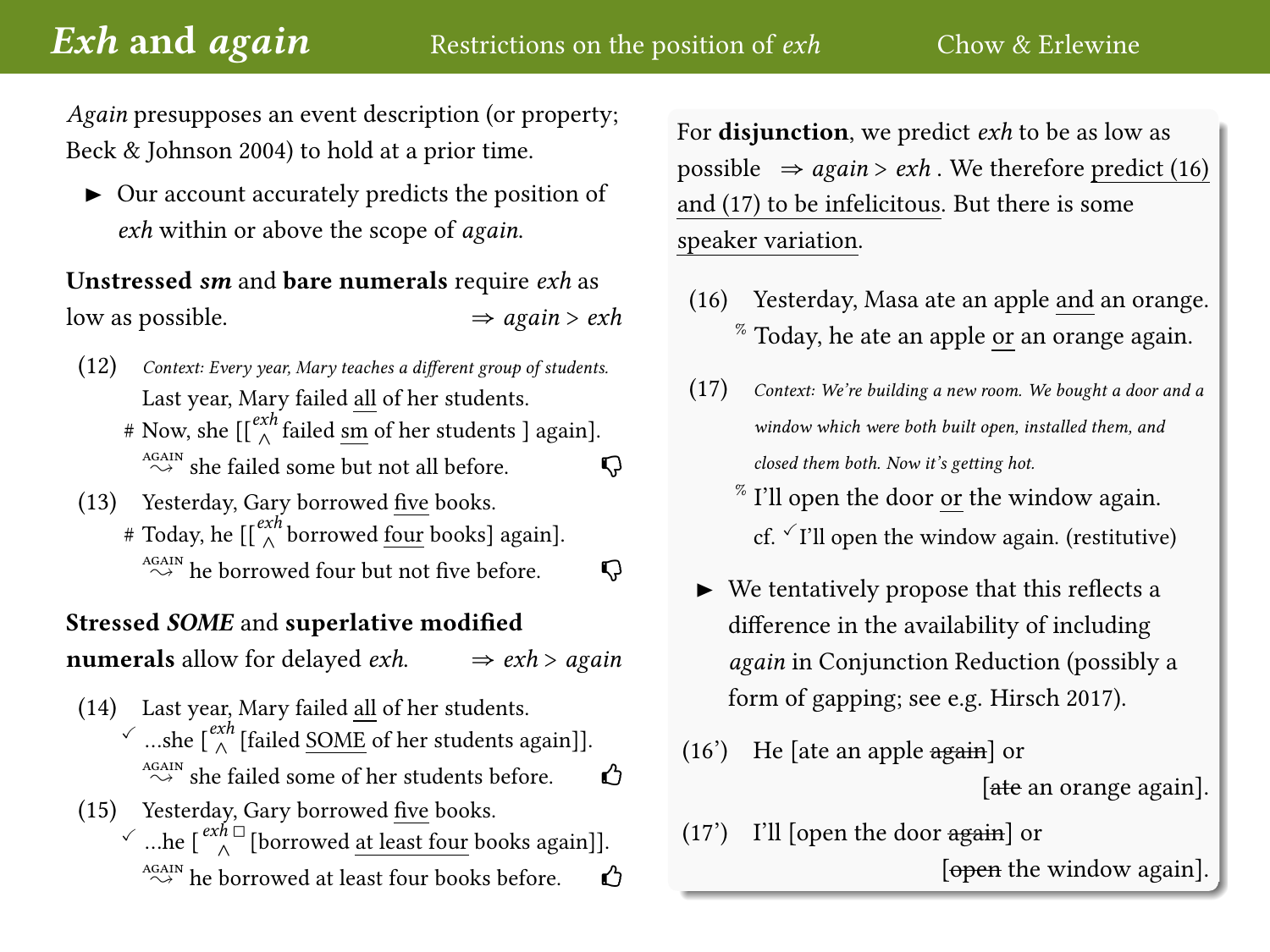<span id="page-4-0"></span>Disjunction introduces ignorance inferences, argued to be due to another exh with a necessity modal  $\Box$  [\(Chierchia 2013,](#page-5-10) [Meyer 2013\)](#page-6-2), as in [\(18\)](#page-4-1).

Now consider the addition of *also* in  $(18)$ .

<span id="page-4-1"></span>(18) Mira speaks Arabic or Basque.  $exh \Box$  [  $exh$   $[A \vee B]$ ]  $(A \vee B) \wedge \neg (A \wedge B) \wedge (\neg \Box A \wedge \neg \Box B)$ scalar implicature ignorance implicature

The felicitous **disjunctive antecedent** [\(19a](#page-4-2)) requires parse [\(20a](#page-4-3)). [Marty & Romoli \(2021\)](#page-6-1) observe that a "split" antecedent [\(19b](#page-4-2)) is also grammatical, requiring parse [\(20b](#page-4-3)). However, the conjunctive antecedent [\(19c](#page-4-2)) is not possible, showing that **parse [\(20c](#page-4-3)) is ungrammatical**, unexplained by  $M\&R$ .

- <span id="page-4-2"></span>(19) a. Mira teaches Arabic or Basque.  $\sqrt{\frac{N}}$  [Nina]<sub>F</sub> also teaches Arabic or Basque.
	- b. Mira teaches Arabic and Ora teaches Basque.  $\sqrt{\frac{N}}$  [Nina]<sub>F</sub> also teaches Arabic or Basque.
	- c. Mira teaches Arabic and Basque.  $\#$ [Nina]<sub>F</sub> also teaches Arabic or Basque. ([=1\)](#page-1-1)
- <span id="page-4-3"></span>(20) a. **also**  $\lceil e x h \rceil \rceil \rceil \rceil \rceil A_{\text{Nina}} \vee B_{\text{Nina}} \rceil \rceil$ ALSO  $(A_x \vee B_x) \wedge \neg (A_x \wedge B_x) \wedge (\neg \Box A_x \wedge \neg \Box B_x)$

b. 
$$
exh \Box
$$
 [ **also** [ $exh$  [ $A_{\text{Nina}} \lor B_{\text{Nina}}$ ]]]   
\n $\sim^{\text{Also}} (A_x \lor B_x) \land \neg(A_x \land B_x) \land$   
\n $(A_y \land \neg B_y) \land (\neg A_z \land B_z) \leftarrow^{\text{unpacking}}_{exh \text{ above}}$ 

c. 
$$
exh \Box [exh [ also [ANina \lor BNina]]]
$$
  $\times$   
 $\stackrel{\text{Also}}{\sim} (A_x \land B_x)$ 

▶ Our feature-checking proposal correctly requires at least one exh to adjoin as low as possible. This allows for [\(20a](#page-4-3),b) but not [\(20c](#page-4-3)).

[Meyer \(2013\)](#page-6-2) proposes that  $K/\square$  adjoins to the matrix clause root.

 $\blacktriangleright$  The need for  $\square$  below *also* in [\(20a](#page-4-3)) forms an argument against Meyer's "Matrix K" theory, and instead supports Chierchia's view where  $\Box$  may occur in embedded positions.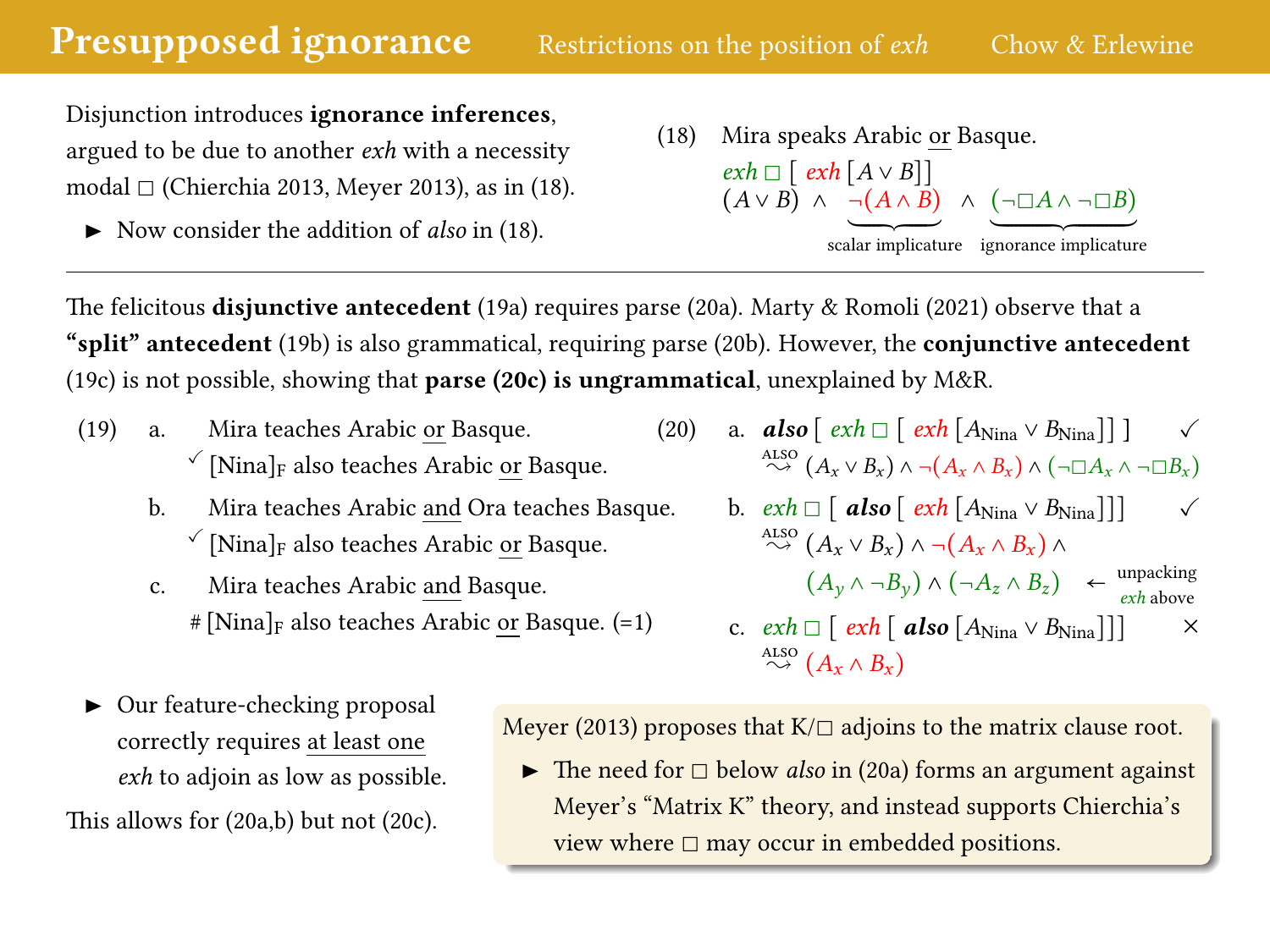# References I

Email: [kengji.chow@u.nus.edu, mitcho@nus.edu.sg](mailto:kengji.chow@u.nus.edu,mitcho@nus.edu.sg)

- <span id="page-5-11"></span>Beck, Sigrid & Kyle Johnson. 2004. Double objects again. Linguistic inquiry 35(1). 97–123.
- <span id="page-5-3"></span>Büring, Daniel & Katharina Hartmann. 2001. The syntax and semantics of focus-sensitive particles in German. Natural Language & Linguistic Theory 19(2). 229–281.
- <span id="page-5-10"></span>Chierchia, Gennaro. 2013. Logic in grammar: Polarity, free choice, and intervention. Oxford: Oxford University Press.
- <span id="page-5-1"></span>Chierchia, Gennaro, Danny Fox & Benjamin Spector. 2012. Scalar implicature as a grammatical phenomenon. In Semantics: An international handbook of natural language meaning, 2297–2332. de Gruyter.
- <span id="page-5-9"></span>Erlewine, Michael Yoshitaka. 2014. Movement out of focus. Cambridge, MA: Massachusetts Institute of Technology dissertation.
- <span id="page-5-5"></span>Erlewine, Michael Yoshitaka. 2015. In defense of Closeness: focus-sensitive adverb placement in Vietnamese and Mandarin Chinese. Manuscript, McGill University.
- <span id="page-5-4"></span>Erlewine, Michael Yoshitaka. 2017. Vietnamese focus particles and derivation by phase. Journal of East Asian Linguistics 26(4). 325–349.
- <span id="page-5-6"></span>Erlewine, Michael Yoshitaka. to appear. Mandarin exhaustive focus shì and the syntax of discourse congruence. In Remus Gergel, Ingo Reich & Augustin Speyer (eds.), Particles in German, English, and beyond, John Benjamins.
- <span id="page-5-0"></span>Fox, Danny. 2007. Free choice and the theory of scalar implicatures. In Presupposition and implicature in compositional semantics, 71–120. Springer.
- <span id="page-5-7"></span>Francis, Naomi Clair. 2019. Presuppositions in focus: Massachusetts Institute of Technology dissertation.
- <span id="page-5-12"></span><span id="page-5-8"></span>Heim, Irene. 1992. Presupposition projection and the semantics of attitude verbs. *Journal of semantics* 9(3). 183–221.
- Hirsch, Aron. 2017. An inflexible semantics for cross-categorial operators. Cambridge, MA: Massachusetts Institute of Technology dissertation.
- <span id="page-5-2"></span>Jacobs, Joachim. 1983. Fokus und Skalen: Zur Syntax und Semantik der Gradpartikeln im Deutschen. Tübingen: Niemeyer.